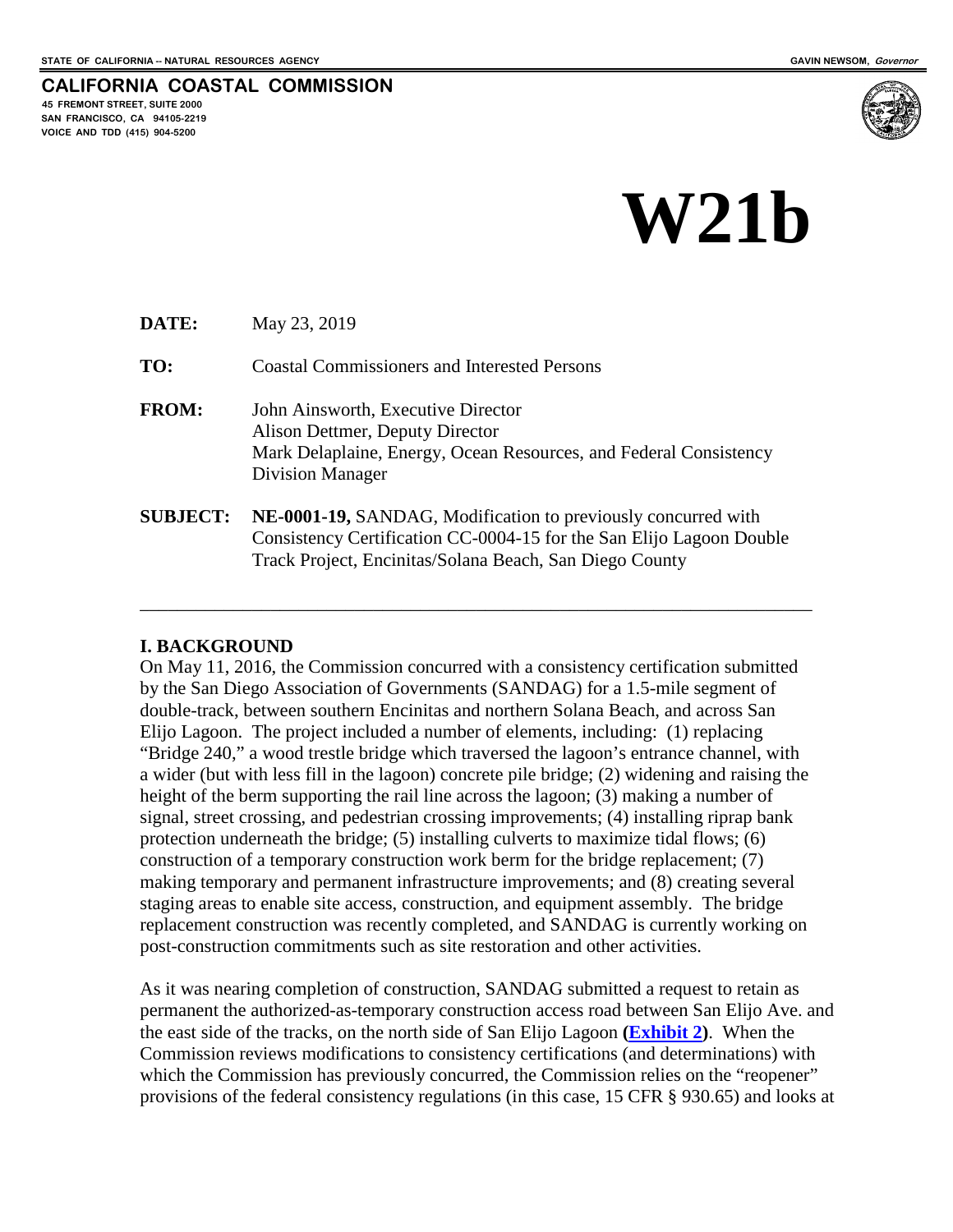whether such a project, as modified, would "remain consistent" with the Coastal Act. The motion and resolution for this determination are found below. (This process can be considered the federal consistency equivalent to the Commission's procedures for amending coastal development permits.)

The Commission staff occasionally reviews and makes such determinations administratively. However, as the Commission staff noted when it initially presented this matter to the Commission on March 7, 2019, a number of area residents have expressed concerns over and objections to the request to keep the access road as a permanent feature. Staff also noted to the Commission at that time that it had issues with respect to the visual effects from fencing, as well as the need for effective barriers to trespass in areas near the San Elijo lagoon, that warranted further exploration and negotiation. Staff has therefore now scheduled this modification for a public hearing and Commission determination as to whether the project, as modified, remains consistent with the applicable Chapter 3 policies.

# **II. PROCEDURES**

The Commission's review of this submittal is being carried out under Section 930.65 of the federal consistency regulations (15 CFR Part 930), which provides:

*§ 930.65 Remedial action for previously reviewed activities.* 

*(a) Federal and State agencies shall cooperate in their efforts to monitor federal license or permit activities in order to make certain that such activities continue to conform to both federal and State requirements.* 

*(b) The State agency shall notify the relevant Federal agency representative for the area involved of any federal license or permit activity which the State agency claims was:* 

*(1) Previously determined to be consistent with the management program, but which the State agency later maintains is being conducted or is having an effect on any coastal use or resource substantially different than originally described and, as a result, is no longer consistent with the management program; …* 

# **III. MOTION AND RESOLUTION**

**Motion**. *I move that the Commission concur with SANDAG's modification (NE-0001- 19) to its original consistency certification (CC-0004-15) on the grounds that: 1) the modified project's coastal zone effects are not substantially different than originally proposed and (2) the modified project remains consistent with the enforceable policies of the California Coastal Management Program.* 

Staff recommends a **YES** vote on the motion. Passage of this motion will result in an agreement with the certification and adoption of the following resolution and the findings above. An affirmative vote of a majority of Commissioners present is required to pass the motion.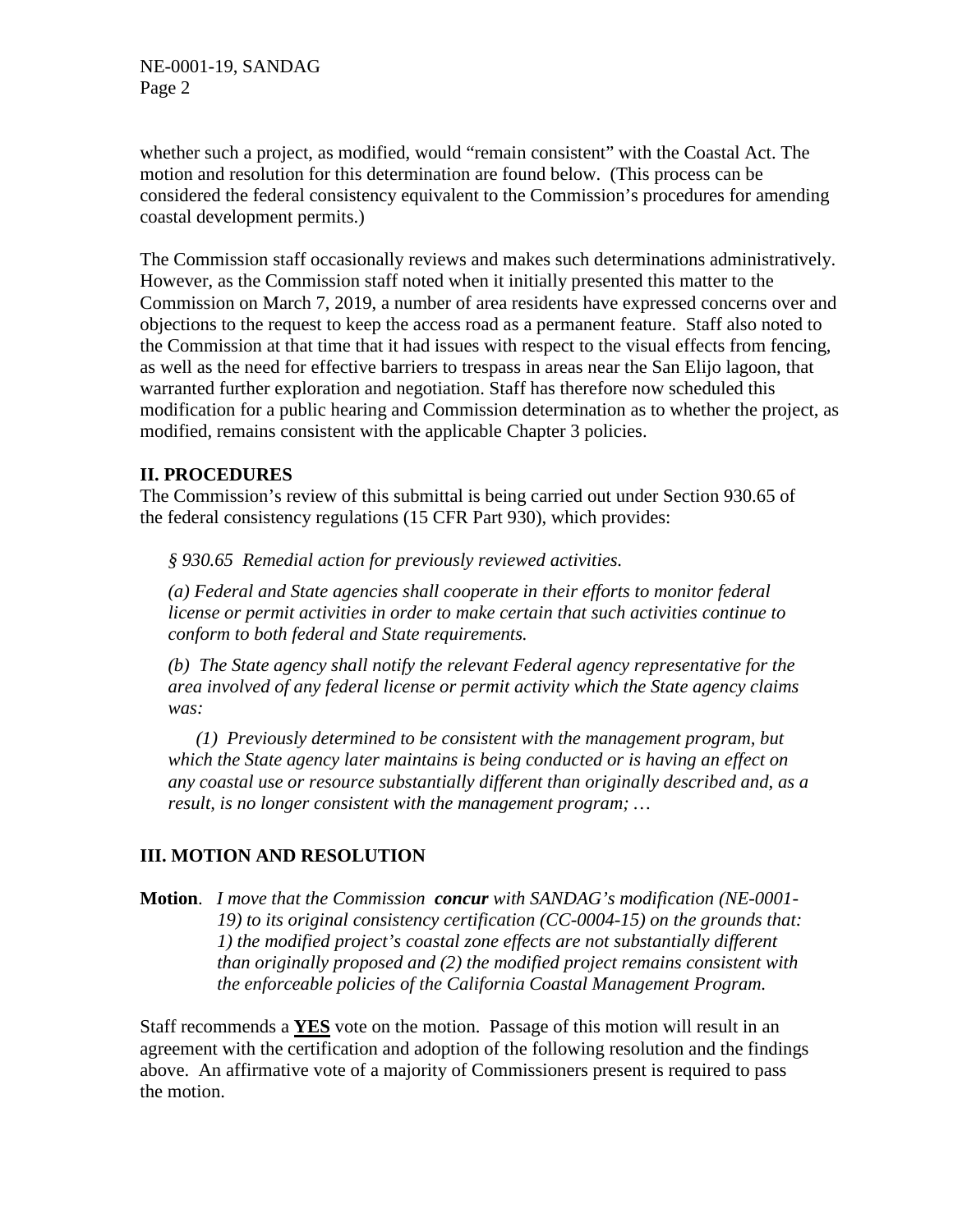#### NE-0001-19, SANDAG Page 3

**Resolution.** *The Commission hereby concurs with modification (NE-0001-19) to SANDAG's original consistency certification (CC-0004-15) for the proposed project, finding that the project, as modified: 1) will not have coastal zone effects that are substantially different than originally proposed; and 2) remains consistent with the enforceable policies of the California Coastal Management Program.* 

# **IV. FINDINGS AND DECLARATIONS**

#### **A. PROJECT MODIFICATION**

SANDAG requests permanent retention of the temporary access and maintenance road/ramp on the north side of the lagoon, which provides access to the east side of the tracks from San Elijo Ave. In its original proposal SANDAG had indicated that it had intended to use an "atgrade" crossing for future track maintenance. However, in its request for authorization of permanent retention of this feature, SANDAG indicates that state and federal agencies have urged reductions of at-grade crossings, and that the east side access road is needed to protect maintenance workers from accidents. SANDAG has written a letter, with an attached Briefing Memo to the Commission (both dated May 17, 2019) (**[Exhibit 3](https://documents.coastal.ca.gov/reports/2019/6/w21b/w21b-6-2019-exhibits.pdf)**), which elaborates on the multiple reasons it is making this request. Pages 3-4 of the Briefing Memo specifically address the need for the east side access road, which is primarily to protect worker safety; SANDAG states if the access road is not retained, maintenance personnel would have to cross the tracks multiple times (6 times), removing and installing chain barriers with each crossing. SANDAG also notes trespasser safety may be at risk if it relies on automated crossing deterrence that might be used with an only-west-side access approach. SANDAG noted previously:

*[T]he at-grade crossings require maintenance workers to cross two sets of active railroad tracks 6 times in order to maintain the newly constructed bridge each time maintenance is required. The timetable speed for passenger trains through this section of track is 90 miles per hour. An incident involving a high-speed passenger train and a maintenance worker or vehicle could lead to serious injury or loss of life for the workers or passengers onboard the train. Additionally, the Federal Rail Administration (FRA) and California Public Utilities Commission (CPUC), the two public agencies which regulate railroad operations, have identified the reduction in the number of at-grade crossings as a mission on freight or passenger railroad mainlines in California.* 

SANDAG also states that the Mayor of Encinitas has indicated the City's support for the modification; SANDAG has included 2 public agency letters of support, one from the Mayor to NCTD, dated November 29, 2018 **[\(Exhibit 4\)](https://documents.coastal.ca.gov/reports/2019/6/w21b/w21b-6-2019-exhibits.pdf)**, and one from NCTD to SANDAG, dated October 25, 2018 (**[Exhibit 5](https://documents.coastal.ca.gov/reports/2019/6/w21b/w21b-6-2019-exhibits.pdf)**). In addition to retaining the access road, SANDAG proposes to install chain link fencing parallel to the tracks and around the base of the access road, and a bollard and chain barrier near the top of the access road fencing (**[Exhibit 2](https://documents.coastal.ca.gov/reports/2019/6/w21b/w21b-6-2019-exhibits.pdf)**), in order to limit unauthorized use of the road and protect public safety and environmental health.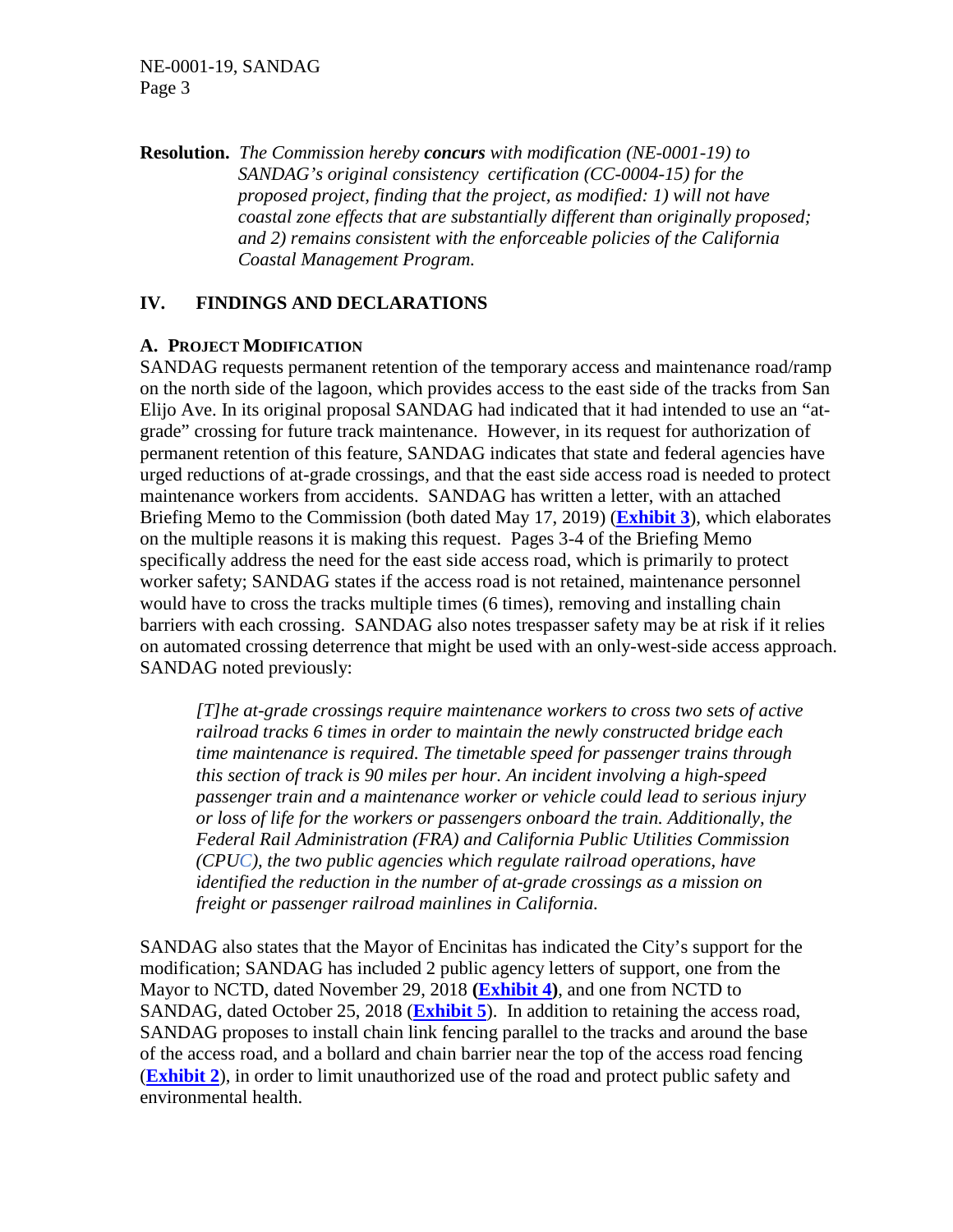Concerns over the proposal have been raised by: (1) area residents, whose expectations originally were that the road would only be temporary during construction, and who expressed concerns at the Commission's March 7, 2019 meeting over visual impacts, unauthorized use of the access road and surrounding environment, water quality, and habitat impacts; (2) the San Elijo Lagoon Conservancy, which has expressed concerns over unauthorized access to areas of the lagoon (e.g., beneath the bridge over the lagoon entrance channel, and other areas of the lagoon), over which it does not have the ability to maintain and protect; and (3) Commission staff, who have expressed concerns to SANDAG over visual impacts of fencing, loss of public parking along San Elijo Ave., unauthorized use of the road, and habitat and water quality concerns.

#### **Public Access and Recreation**

With respect to public access, the Commission agrees with SANDAG and the San Elijo Lagoon Conservancy that unauthorized access to the lagoon and the rail line would be inconsistent with public safety and sensitive habitat needs, that the proposed access road is necessary for legitimate public safety needs, and that restrictions on public use of the access road are necessary in order to protect both public safety and environmental resources. Specifically, additional fencing is needed to assure the project is consistent with the requirement of Sections 30210 and 30214 of the Coastal Act to: (1) consider public safety needs and the need to protect public rights, rights of private property owners, and natural resource areas from overuse (30210); and (2) implement public access in a manner that takes into account the need to regulate the time, place, and manner of public access depending on the facts and circumstances in each case including topographic, public safety, sensitive habitat, and other resource protection needs (30214).

With respect to public parking along San Elijo Ave., while such parking is considered "unofficial" it is nevertheless available to and used by the public for coastal viewing. The Commission staff expressed concerns to SANDAG over the loss of up to two parking spaces if the access to the ramp road were off limits to public parking. SANDAG responded with a plan (**[Exhibit 6\)](https://documents.coastal.ca.gov/reports/2019/6/w21b/w21b-6-2019-exhibits.pdf)** which depicts parking availability to those two spaces the vast majority of the time, since SANDAG and NCTD would only need to access the road for maintenance activities approximately once/month. SANDAG has also agreed to the Commission staff's request to remove the stenciling on the paving which states "No Parking," as this stenciling gives the impression that the approximately two spaces are not usable by the public. These commitments enable the Commission to find that the project would not adversely affect public access and recreation and would be consistent with Sections 30210 and 30214 of the Coastal Act.

#### **Visual Impacts from Fencing**

The Commission staff has had a number of discussions with SANDAG over the visual effects of the proposed fencing. The Commission staff expressed the belief, and the Commission agrees, that some form of additional fencing was needed to protect public safety, as well as to deter unauthorized access to San Elijo Lagoon. However, the Commission staff initially expressed concern to SANDAG regarding the proposed 300+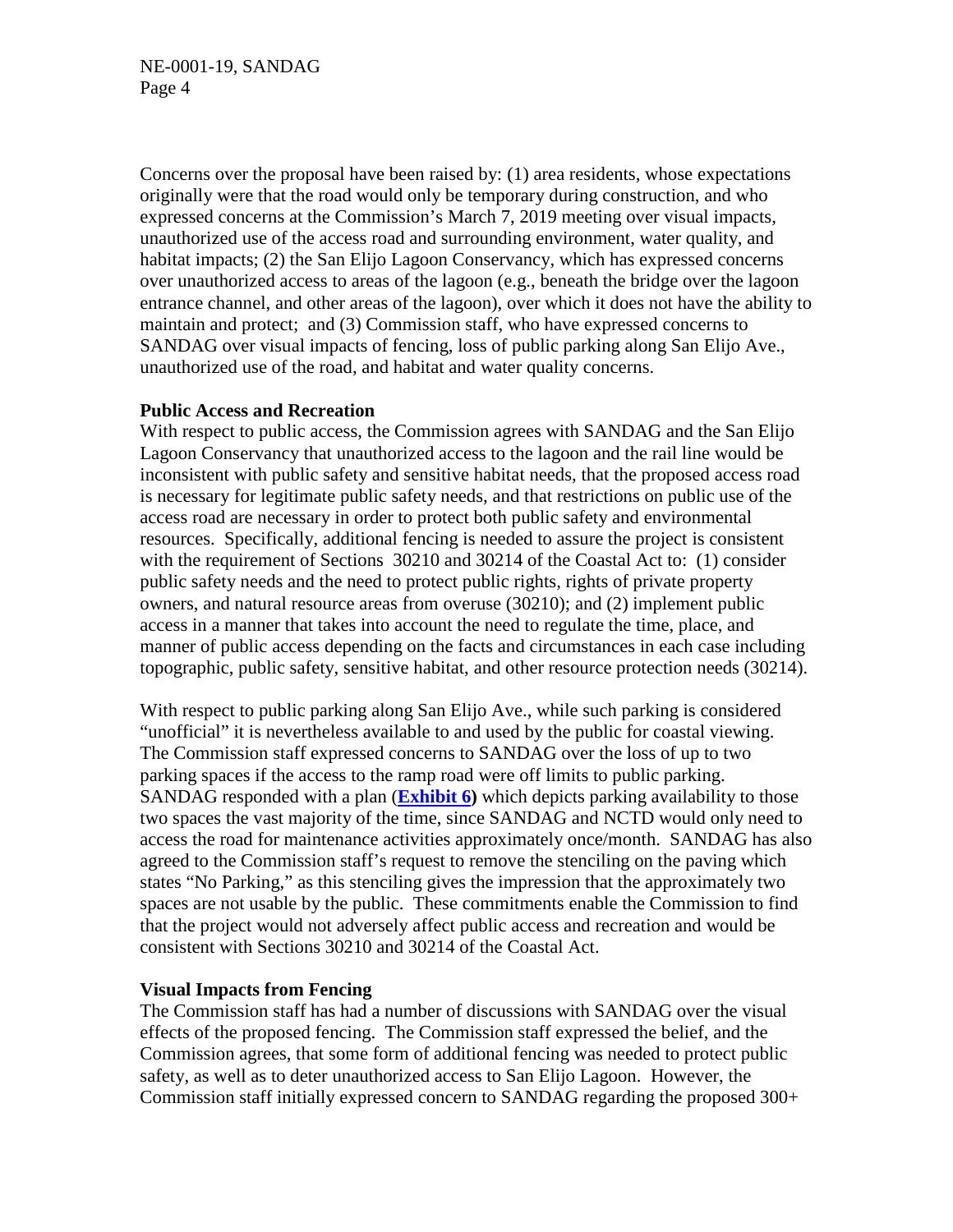ft. chain link fence, which may be visible from Highway 101 and thus affect public views. The Commission staff was not concerned over the chain and bollard gate proposed at the top of the ramp (**[Exhibit 2\)](https://documents.coastal.ca.gov/reports/2019/6/w21b/w21b-6-2019-exhibits.pdf)**, which would be used to deter unauthorized access below the chain and bollard. SANDAG states the chain and bollard gate "was purposefully kept minimal to avoid any visual impacts from nearby residents on San Elijo Avenue and from Hwy. 101." However, SANDAG believes a longer chain link fence below the ramp (**[Exhibit 2\)](https://documents.coastal.ca.gov/reports/2019/6/w21b/w21b-6-2019-exhibits.pdf)** is necessary "to keep people from crossing the tracks" and "to prevent members of the public from injuries and/or death from being hit by a train." SANDAG stated:

*The intention was that this fencing is being installed at much lower elevation to minimize visual impacts. Because this fencing is on the east side of the railroad berm, it likely won't be seen from those on Hwy 101.* 

The Commission staff suggested that a chain link fence across the access road, about a third of the way down the berm so as not to be visible from San Elijo Ave., may suffice to deter unauthorized access to the tracks. Given how steep the slopes are on the west side of the access road, a much shorter amount of fencing in this location might solve the "unauthorized use" concern. The Commission staff noted that SANDAG and NCTD have agreed to install more aesthetically pleasing fencing at rail crossings in other segments of the rail corridor. However, SANDAG noted that those have been authorized when a local government has accepted liability for the more easily crossed (but more aesthetically pleasing) fencing. The Commission staff then agreed that the longer fencing parallel to the tracks might be acceptable if it would not be visible from Highway 101. SANDAG has agreed, and believes the fencing parallel to the tracks should not be visible from Highway 101. SANDAG has further agreed that if it is visible, SANDAG would undertake remedial actions to reduce the elevation of the top of the fence and eliminate its visibility.

With the commitments from SANDAG, which are incorporated as part of the proposed project, the project would protect public views in a manner consistent with Section 30251 of the Coastal Act. The Commission finds that the proposed chain link fencing will appropriately minimize visual impacts and protect scenic views to and along the ocean, consistent with Coastal Act Section 30251, so long as it is not visible from Highway 101. The Commission also finds that the fencing would address a number of concerns expressed by area residents, who have observed and submitted evidence of a number of instances where unauthorized use of the access road and surrounding area caused noise, litter and other adverse effects on coastal resources. The fencing is intended to eliminate this unauthorized use.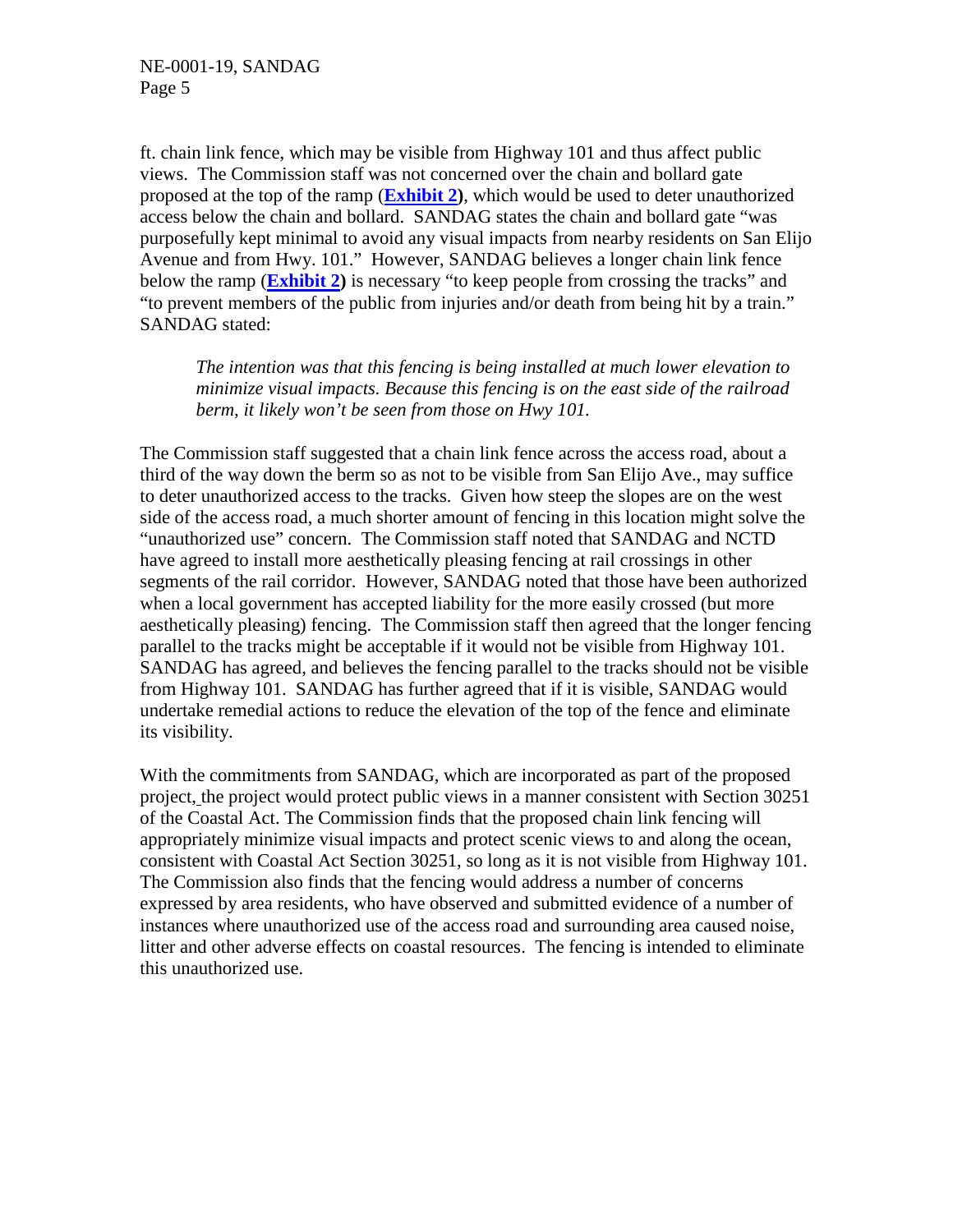### **Other Visual Impacts**

With respect to other visual impacts, the impacts of the access road on public views from San Elijo Ave. would be minimal due to the grade of the road which slopes downhill from San Elijo Ave., and the visual impact from below the road to the west would be minimal given that the graded slope would be revegetated with native vegetation, thus minimizing visual impacts from the shoreline or Highway 101.

### **Water Quality**

With respect to water quality, SANDAG's current drainage proposal is shown in **[Exhibit](https://documents.coastal.ca.gov/reports/2019/6/w21b/w21b-6-2019-exhibits.pdf)** 7. In reviewing this plan the Commission staff requested that SANDAG consider further water quality improvements (e.g., installation of a bioswale between the lower end of the road and the lagoon to the south). SANDAG stated that its calculations are that a bioswale would not survive expected runoff velocities and would likely be scoured out, and would thus "be worse for erosion control than our current proposal." SANDAG stated:

*… [T]he option for a bioswale … was sent on April 16th* [, 2019] … *along with plans showing the vegetated swale option attached (I've taken out the other two attachments from the original email for convenience). …* [O]*ur calculations found that the velocities with the vegetated swale option would be higher than the rock lined channel, thus, the vegetated swale option would be worse for erosion control than our current proposal.* 

SANDAG's calculations for a vegetated swale were that "Ultimately the calculations showed the vegetated swale option would result in a higher velocity (3.56 ft/s [feet per second]) and would have a higher potential for producing erosion than the rock lined channel." Under SANDAG's plan the runoff velocity would be 3.22 ft/s. The Commission staff indicated to SANDAG that there still may be feasible alternatives available to further reduce runoff and erosion, including finding a way to not combine the flow parallel to the tracks from the north with the flow from San Elijo Ave., or measures upslope of the energy dissipater that could further reduce flow velocities.

The Commission finds that SANDAG's proposed runoff plan will adequately protect and maintain the quality of coastal waters, consistent with Section 30231. The project as proposed, once the revegetation commitments have been completed, would not increase runoff beyond pre-project conditions. However, Section 30231 also requires the enhancement of coastal waters, where feasible. In in order to enhance the quality of coastal waters, SANDAG has committed to continuing to work with Commission staff to consider whether there are additional, feasible measures that will enhance and restore the productivity and quality of coastal waters, and if so, to implement them.

# **V. CONCLUSION**

Given the above discussion concerning SANDAG's commitments in response to coastal resource concerns raised by the proposed access road project modification to SANDAG's San Elijo Lagoon Double Track project, the Commission concludes that the project, as modified, remains consistent with the California Coastal Management Program.